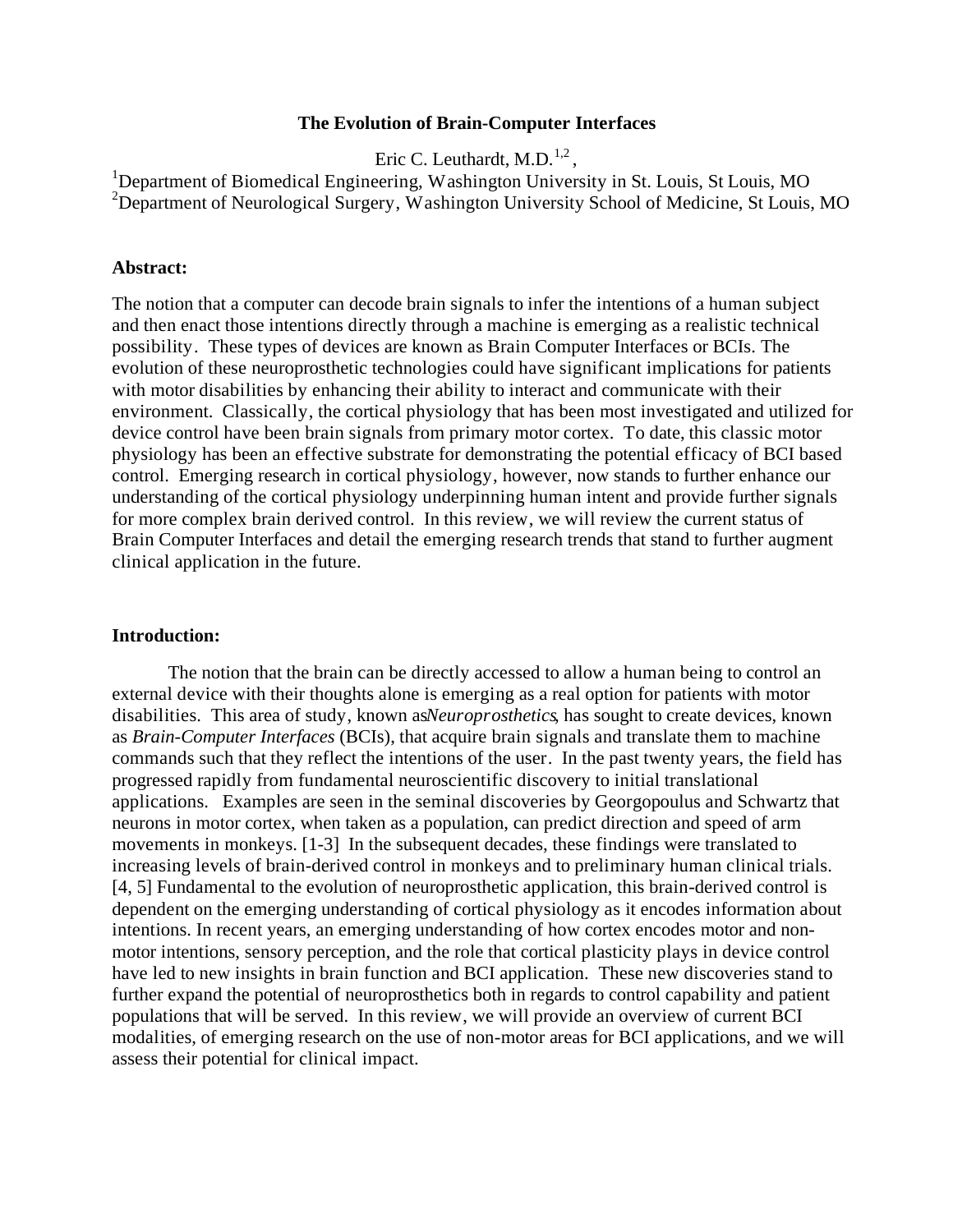#### **Brain Computer Interface: Definition and Essential Features**

A BCI is a device that can decode human intent from brain activity *alone* in order to create an alternate communication channel for people with severe motor impairments. More explicitly, a BCI does not require the "brain's normal output pathways of peripheral nerves and muscles" to facilitate interaction with one's environment. [6] [7] A real-world example of this would entail a quadriplegic subject controlling a cursor on a screen with signals derived from individual neurons recorded in primary motor cortex without the need of overt motor activity. It is important to emphasize this point. A true BCI creates a completely new output pathway for the brain.

As a new output pathway, the user must have feedback to improve the performance of how they alter their electrophysiological signals. Similar to the development of a new motor skill (e.g. learning to play tennis),there must be continuous alteration of the subject's neuronal output. The output should be matched against feedback from their intended actions such that the subject's output (swinging the tennis racket or altering a brain signal) can be tuned to optimize their performance toward the intended goal (getting the ball over the net or moving a cursor towards a target). Thus, the brain must change its signals to improve performance, but additionally the BCI may also be able to adapt to the changing milieu of the user's brain to further optimize functioning. This dual adaptation requires a certain level of training and learning curve, both for the user and the computer. The better the computer and subject are able to adapt, the shorter the training that is required for control.

There are four essential elements to the practical functioning of a brain computer interface platform. (Figure 1)

- 1) Signal acquisition, the BCI system's recorded brain signal or information input.
- 2) Signal processing, the conversion of raw information into a useful device command.
- 3) Device output, the overt command or control functions that are administered by the BCI system.
- 4) Operating protocol, the manner in which the system is altered and turned on and off [7].

All of these elements play in concert to manifest the user's intention to his or her environment.

Signal acquisition is some real-time measurement of the electrophysiological state of the brain. This measurement of brain activity is usually recorded via electrodes, but this is by no means a theoretical requirement. These electrodes can be either invasive or non-invasive. The most common types of signals include electroencephalography (*EEG*), electrical brain activity recorded from the scalp [8-13], electrocorticography (*ECoG*) [14, 15], electrical brain activity recorded beneath the skull [14-16], *field potentials*, electrodes monitoring brain activity from within the parenchyma [17], and "*single units*", microelectrodes monitoring individual neuron action potential firing. [2, 4, 18, 19] Figure 2 shows the relationship of the various signal platforms in terms of anatomy and population sampled. Once acquired, the signals are then digitized and sent to the BCI system for further interrogation.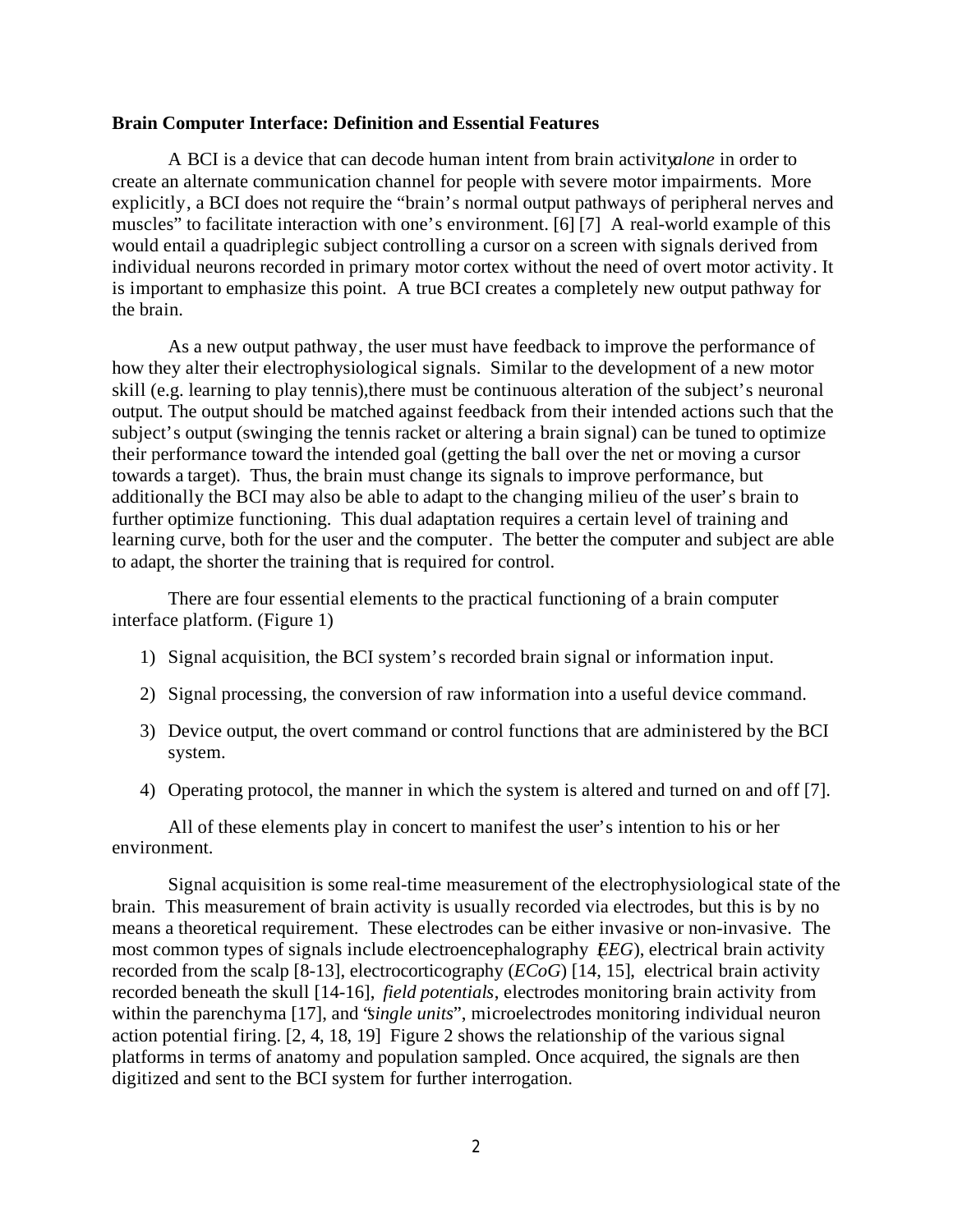In the signal processing portion of BCI operation, there are two essential functions: feature extraction and signal translation. The first function extracts significant identifiable information from the gross signal, the second converts that identifiable information into device commands. The process of converting raw signal into one that is meaningful requires a complex array of analyses. These techniques can vary from assessment of frequency power spectra, event related potentials, and cross correlation coefficients for analysis of EEG /ECoG signals to directional cosine tuning of individual neuron action potentials. [3, 20, 21] The impetus for these methods is to determine the relationship between an electrophysiologic event and a given cognitive or motor task. As an example, after recordings are made from an ECoG signal, the BCI system must recognize that a signal alteration has occurred in the electrical rhythm (feature extraction) and then associates that change with a specific cursor movement (translation). As mentioned above, it is important that the signal processing be dynamic such that it can adjust to the changing internal signal environment of the user. In regards to the actual device output, this is the overt action that the BCI accomplishes. As in the previous example, this can result in moving a cursor on a screen; other possibilities are choosing letters for communication, controlling a robotic arm, driving a wheelchair, or controlling some other intrinsic physiologic process such as moving one's own limb or controlling their bowel and bladder sphincters. [22]

An important consideration for practical application is the overall operating protocol. This refers to the manner in which the user controls *how* the system functions. The "how" includes such things as turning the system on or off, controlling what kind of feedback and how fast it is provided, how quickly the system implements commands, and switching between various device outputs. These elements are critical for BCI functioning in the real world application of these devices. In most current research protocols, these parameters are set by the investigator. In other words, the researcher turns the system on and off, he or she adjusts the speed of interaction, or defines very limited goals and tasks. These are all things that the user will need to be able to do by himself in an unstructured applied environment.

## **Current BCI Platforms:**

There are currently three general categories of BCI platforms that have been put forward as possible candidates for clinical application. These categories are primarily determined by the source from which the controlling brain signal is derived. The first category utilizes electroencephalography (EEG) which is brain signals acquired from the scalp. The second category, referred to as "single unit systems" utilizes intraparenchymal microelectrodes that detect action potential firings of individual neurons. The third is an intermediate modality in which electrodes acquire signal from the cortical surface directly (either above or below the dura). The current status of each of these platforms will be briefly reviewed in terms of level of control, surgical considerations, and current clinical populations served.

## *Electroencephalography (EEG) Based Systems*

EEG-based BCIs use electrical activity recorded from the scalp. [23-37] Most BCI studies in humans used EEG, probably because this recording method is convenient, safe, and inexpensive.

EEG has a relatively poor spatial resolution. This is because a large brain area must be involved to generate the necessary detectable signals. [38, 39] Despite this limitation, signals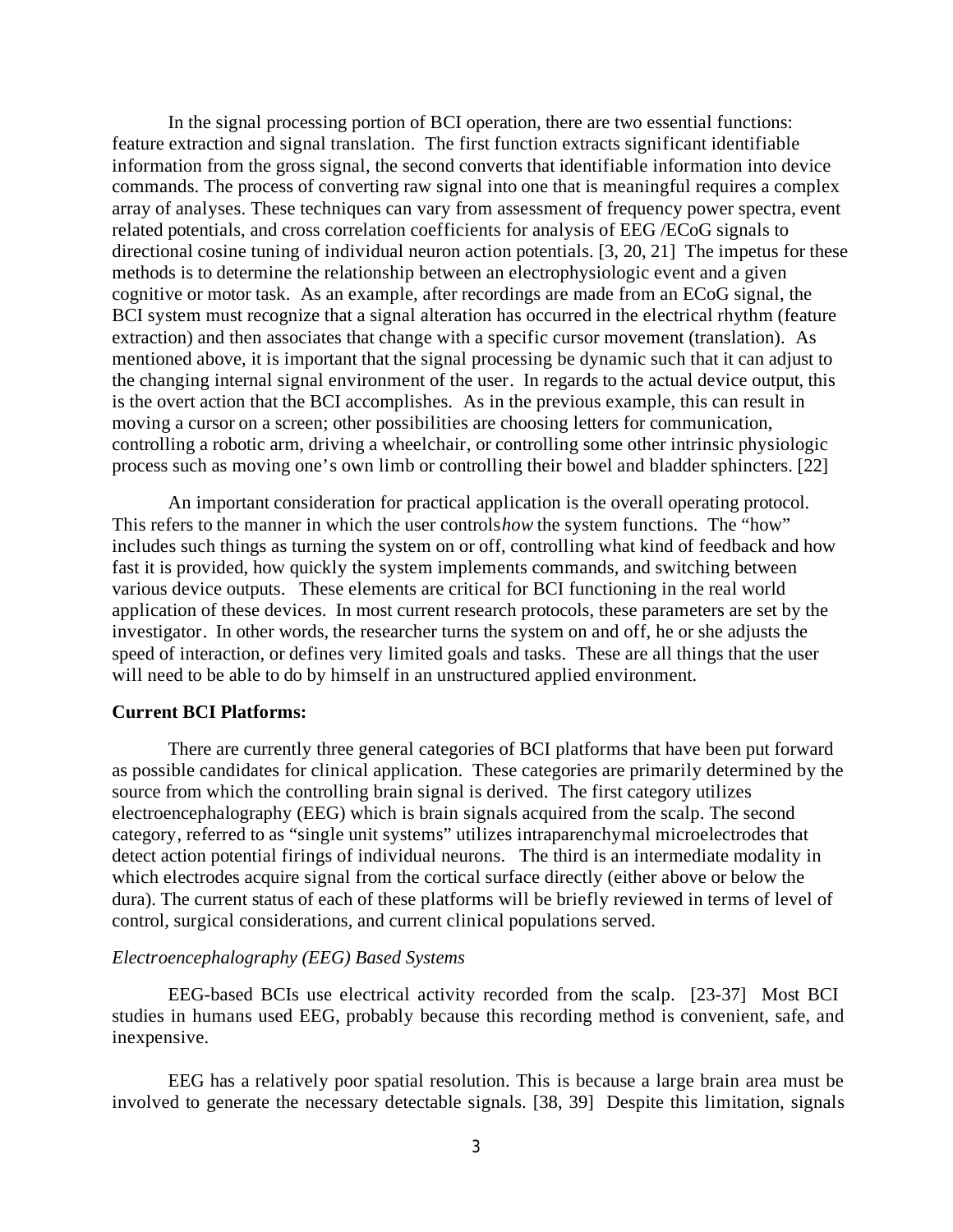relevant to BCI research can still be found in the EEG. This includes modulations of mu (8-12 Hz) or beta (18-25 Hz) rhythms produced by sensorimotor cortex. These rhythms show nonspecific changes (typically decreases in amplitude) related to movements and movement imagery. They do not contain specific information about the details of movements, such as the position or velocity of hand movements. This may be an important limitation, because signals associated with specific movement parameters are typically used in BCI systems based on action potential firing rates. Another issue of EEG recordings is that the detected amplitudes are very small. This makes them susceptible to artifacts created by sources outside the brain such as electromyographic (EMG) signals produced by muscle contractions. Despite these potentially limiting issues, EEG-based BCIs have been shown to support higher performance than often assumed, including accurate two-dimensional [32, 36] and even three-dimensional control of a computer cursor[40]. To date, the large majority of clinical application of BCI technologies for people with severe motor disabilities have been demonstrated using EEG. [33, 35, 41] Ultimately, this intrinsic lack of signal robustness may have important implications for chronic application of BCI systems in real-world environments. BCI systems based on EEG typically require substantial training [32, 42] to achieve accurate 1D or 2D device control (about 20 and 50 30-min training sessions, respectively) although some reports have reported training requirements that are shorter than that.[34] These shortcomings of noise sensitivity and prolonged training are fundamental limitations in the scalability of widespread clinical application of EEG based BCIs.

In summary, EEG has been shown to support much higher performance than previously assumed and is currently the only modality that has been shown to actually help people with paralysis. However, because of its important limitations, it is currently not clear to what extent EEG-based BCI performance, in the laboratory and in clinical settings, can be further enhanced.

#### *Single Neuron Based Systems*

From a purely engineering point of view, the optimal method to extract electrical information from the brain would be to place a series of small recording electrodes directly into the cortical layers  $(1.5 - 3$ mm) to record signals from individual neurons. This, in essence, is what single-unit action potential BCI systems do and they have been very successful for limited time periods in both monkeys [4, 43-45] and humans.[5, 18] To extract single-unit activity, small microelectrodes having ~20 micron diameter tips are inserted in the brain parenchyma where relatively large (e.g. 300 microvolt) extracellular action potentials are recorded from individual neurons from 10-100 microns away. These signals are usually band passed filtered from 300-10,000 Hz and then passed through a spike discriminator to measure spike time occurrences. The firing rates of individual neurons are computed in 10 to 20 millisecond bins and "decoded" to provide a high fidelity prediction to control either a computer cursor or robot endpoint kinematics. [2, 46, 47] Given its high spatial resolution (100 microns) as well as its high temporal resolution (50-100 Hz) this modality arguably provides the highest level of control in BCI applications.

Unfortunately, there are two major problems with single unit BCIs. First the electrodes must penetrate into the parenchyma where they cause local neural and vascular damage [48] Secondly, single unit action potential microelectrodes are very sensitive to encapsulation. Insertion of penetrating devices in the brain parenchyma damages neurons and vasculature,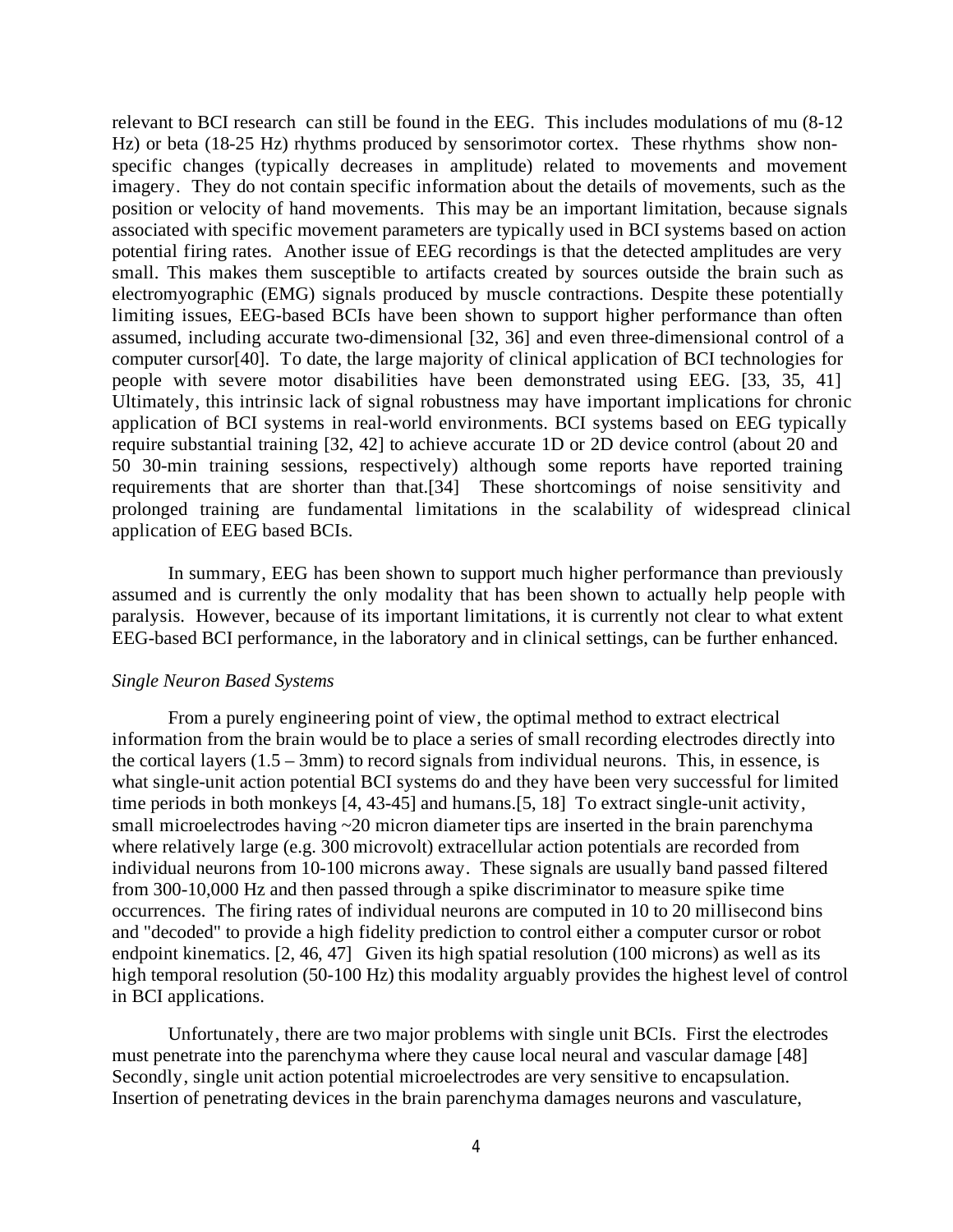which can initiate a cascade of reactive cell responses, typically characterized by activation and migration of microglia and astrocytes towards the implant site.[48] Continued presence of devices promotes formation of a sheath composed partly of these reactive astrocytes and microglia.[49, 50] This reactive sheath can have numerous deleterious effects, including neural cell death and an increased tissue resistance that electrically isolates the device from the surrounding neural tissue [49, 51, 52]. Research into novel biomaterial coatings and/or local drug delivery systems that may reduce the foreign body response to implanted electrodes is ongoing, but to date, is far from clinical application.[53-55] Until these issues are solved, this remains a limitation for developing a long-term BCI system based on single-unit activity.

#### *Electrocorticography Based Systems*

Over the past five years, the use of electrocorticography (ECoG) as a signal platform for BCI has gained mounting enthusiasm as a more practical and robust platform for clinical application. As detailed above, both EEG and single unit based systems have been impeded for large-scale clinical application. This is either due to prolonged user training and poor signal to noise limitations with EEG, or due to inability to maintain consistent signal with current single unit constructs.[48, 49] [56] The use of ECoG has been posited to be an ideal tradeoff for practical implementation.[14] When compared to EEG, the signal is substantially more robust. Its magnitude is typically five times larger, its spatial resolution is much greater (0.125 versus 3.0 cm for EEG), and its frequency bandwidth is significantly higher (0-500 Hz versus 0- 40 Hz for EEG).[13, 57, 58] Of particular note, the access to higher frequency bandwidths carries particularly useful information amenable to BCI operation[59]. Many studies have demonstrated that different frequency bands carry specific and anatomically distinct information about cortical processing. The lower-frequency bands known as *mu* (8-12 Hz) and *beta* (18-26 Hz), which are detectable with EEG, are thought to be produced by thalamocortical circuits and show broad anatomic decreases in amplitude in association with actual or imagined movements.[21, 60-62] The higher frequencies only appreciable with ECoG, also known as *gamma* band activity, are thought to be produced by smaller cortical assemblies. Gamma activity shows close correlation with action potential firing of tuned cortical neurons in primary motor cortex in monkey models.[63] Additionally, these high frequency changes have been associated with numerous aspects of speech and motor function in humans.[14, 59, 64-68] Beyond higher information content, since the ECoG single is recorded from larger electrodes that do not penetrate the brain, these constructs should have a higher likelihood for long-term clinical durability. This expectation of good long-term stability of ECoG sensors is supported by some pathologic and clinical evidence. For example, in cat, dog, and monkey models, long-term subdural implants showed minimal cortical or leptomeningeal tissue reaction while maintaining prolonged electrophysiologic recording. [68-72] Additionally, preliminary work in humans using the implantable NeuroPace device for the purpose of long-term subdural electrode monitoring for seizure identification and abortion has also been shown to be stable. [73]

The use of ECoG for BCI applications has been primarily studied in motor intact patients with intractable epilepsy requiring invasive monitoring. Similar to EEG-based BCI systems, the ECoG approach has primarily focused on the use of changes in sensorimotor rhythms from motor cortex. What has been distinct, however, has been the access to the higher frequency gamma rhythms with ECoG. Utilization of these higher frequency rhythms have provided significant advantage in regards to training requirements and multidimensional control. In 2004,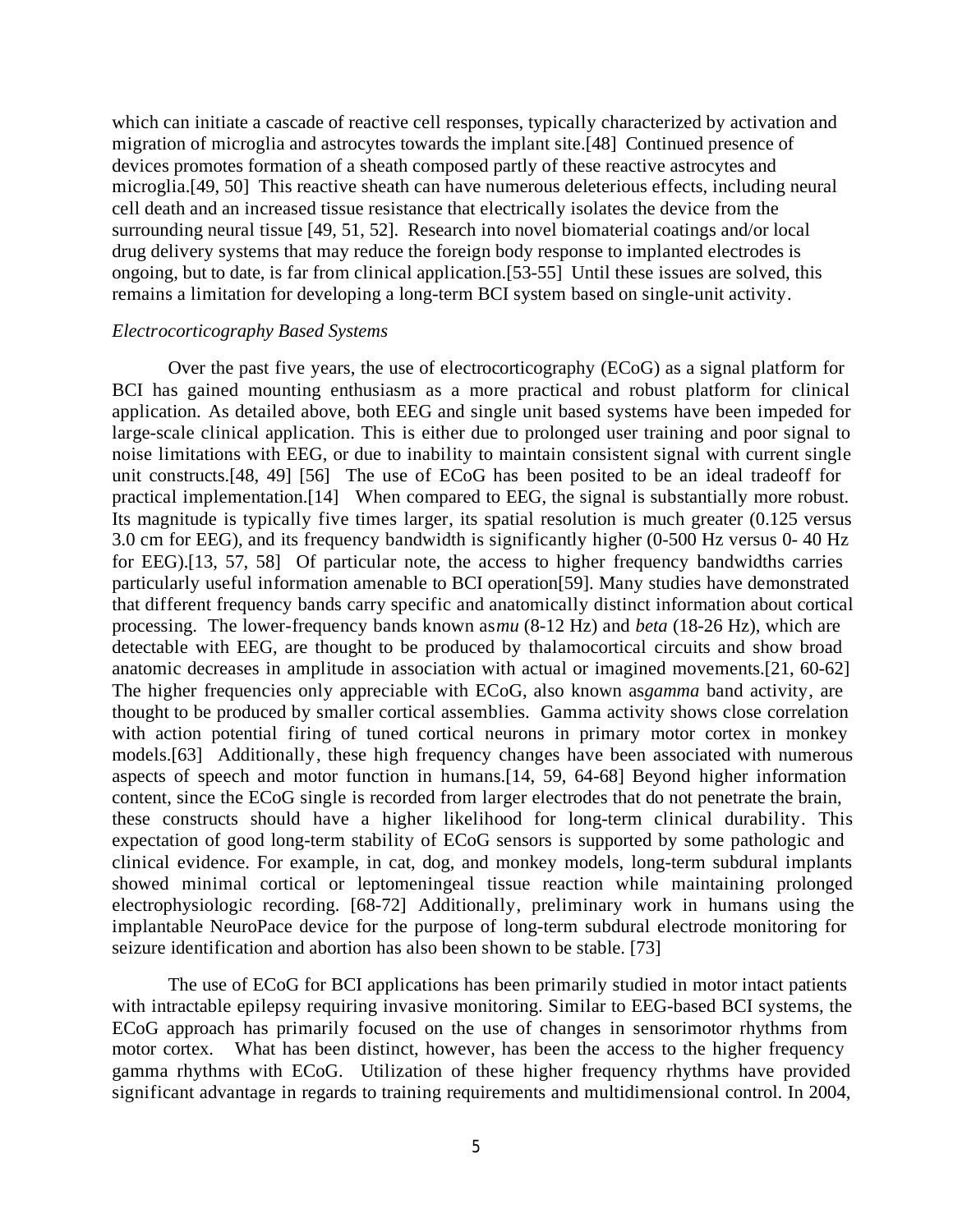Leuthardt et al demonstrated the first use of ECoG in closed-loop control in a one-dimensional cursor control task with minimal training requirements (under 30 minutes). In additional experiments, the same group and others have demonstrated that specific frequency alterations encode very specific information about hand and arm movements. [14, 74-76] In 2006, Leuthardt et al further demonstrated that ECoG control using signal from the epidural space was also possible.[77] Schalk et al has shown that ECoG signals can be utilized for two-dimensional control whose performance was within the range of that shown before using invasive single-unit systems.[78] Because the electrode arrays cover broad regions of cortex, several groups have begun to explore alternate cognitive modalities and their cortical physiologies to expand BCI device control. Felton et al. has shown that, in addition to motor imagery, sensory imagery could also be used for device control.[79] The same group also demonstrated that auditory cortex could be trained to acquire simple control of a cursor.[80] Ramsey et al. shows that higher cognitive functions, such as working memory in dorsal lateral prefrontal cortex, can also be used for effective device operation. [81] Recently, Leuthardt et al demonstrated that phonemic content taken from speech networks could also be used a for simple device control.[82]

Taken together, these studies show that ECoG signals carry a high level of specific cortical information, and that these signals can allow a user to gain control rapidly and effectively. It is worth noting that these control paradigms have not been extended to motor impaired subjects thus far. How these cortical signals will be affected in the setting of a spinal cord injury or ALS has not been explicitly tested.

#### **Conclusions:**

The field of neuroprosthetics is growing rapidly. The cortical physiology that underpins the manner in which a human brain encodes intentions is beginning to be understood. This will have significant impact in augmenting function for those with various forms of motor disabilities. As research stretches beyond motor physiology, the field of neuroprosthetics now stands to further expand in capability and in diversity of clinical population served. The evolving understanding of cortical physiology as it relates to motor movements, language function, and plasticity, could all provide higher levels of complexity in brain derived control. Given the rapid progression of these technologies over the past decade and the concomitant swift ascent of computer processing speeds, signal analysis techniques, and emerging ideas for novel biomaterials, neuroprosthetic implants will hopefully in the near future be as common as deep brain stimulators are today. The clinical advent of this technology will usher in a new era of restorative neurosurgery and new human machine interfaces.

#### **Acknowledgements:**

The authors would like to acknowledge the generous support from the following: James S. McDonnell Foundation, Department of Defense (W911NF-07-1-0415 & W911NF-08-1-0216 – Leuthardt), National Institute of Health (NINDS NIH R01-EB000856-06, Children's Discovery Institute

#### **Financial Disclosures:**

Leuthardt owns stock in the company Neurolutions.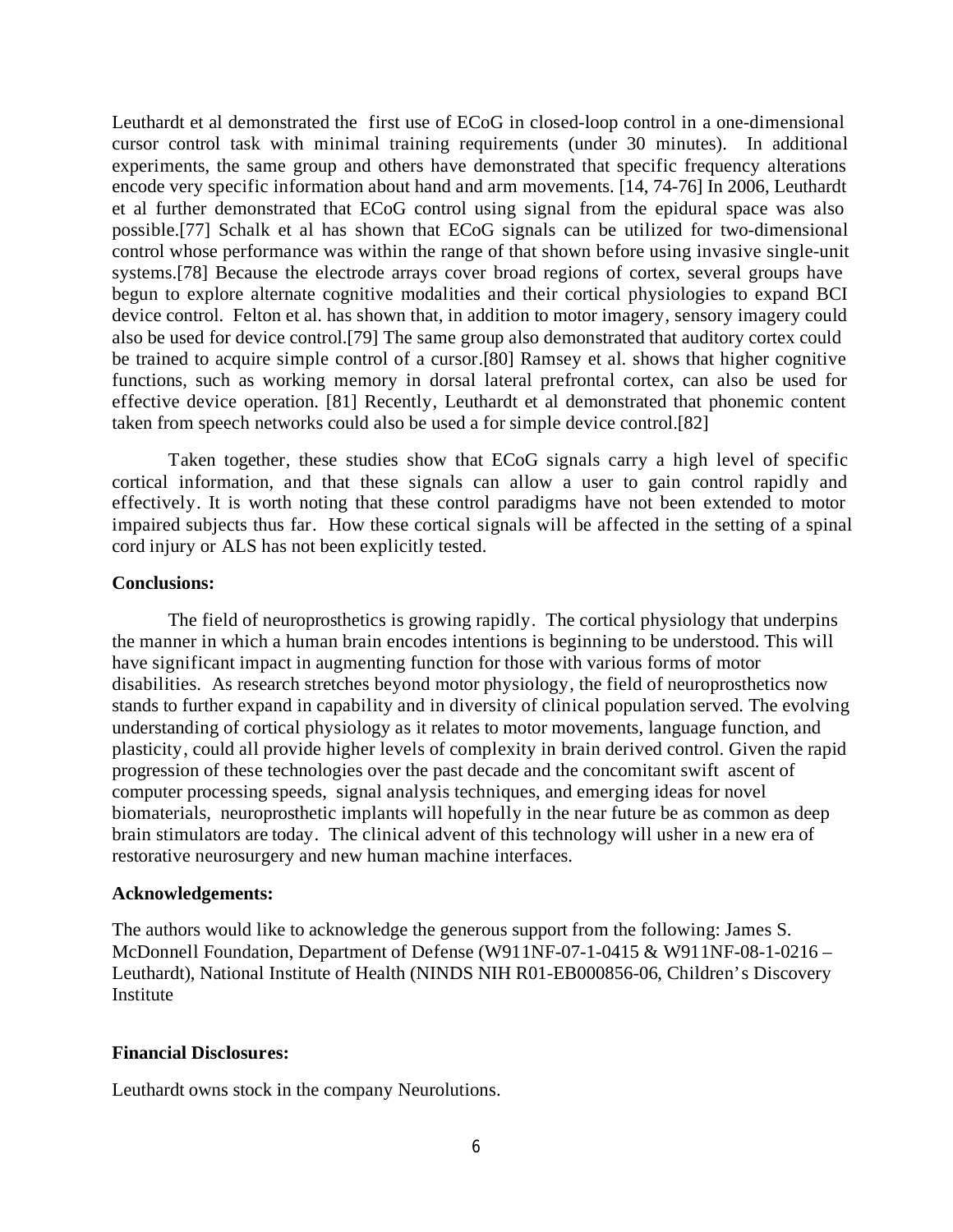## **Figure 1: Essential Features and Components of a BCI**

There are four essential elements to the practical functioning of a brain computer interface platform: 1) Signal acquisition, the BCI system's recorded brain signal or information input, 2) Signal processing, the conversion of raw information into a useful device command, 3) Device output, the overt command or control functions that are administered by the BCI system, and 4) Operating protocol, the manner in which the system is turned on and off, and the way in which the user or a technical assistant adjusts parameters of the previous three steps in converting intentions to machine commands). All of these elements play in concert to manifest the user's intention to his or her environment.[86] Taken from[87].

# Schematic: Components of Brain Computer Interface



# **Figure 2: Signals for BCI**

The figure shows the three general categories of signals that are used for Brain Computer Interface application and their anatomic location relative to the brain and its respective covering layers. EEG: electroencephalography, ECoG, electrocorticography. Taken from[87].

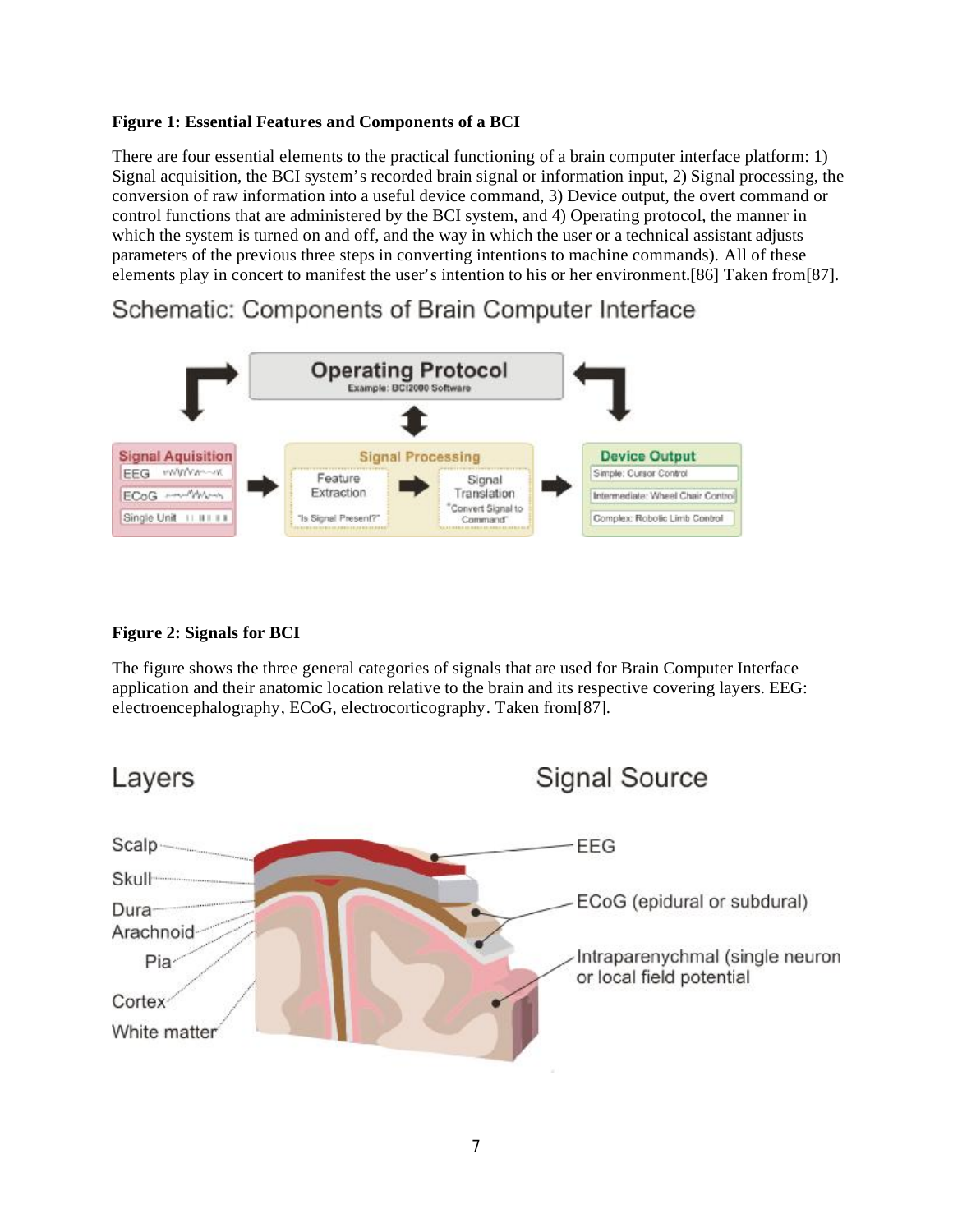## **References**

- 1. Georgopoulos, A.P ., Kalaska, J.F., Caminity, R., and Massey, J.T., *On the Relations Between the Direction of Two-Dimensional Arm Movements and Cell Discharge in Primate Motor Cortex.* j-ns, 1982. **2**(11): p. 1527-1537.
- 2. Georgopoulos, A.P ., Schwartz, A.B., and Kettner, R.E., *Neuronal population coding of movement direction.* Science, 1986. **233**(4771): p. 1416-9.
- 3. Moran, D.W. and Schwartz, A.B., *Motor cortical representation of speed and direction during reaching.* J Neurophysiol, 1999. **82**(5): p. 2676-92.
- 4. Taylor, D.M., Tillery, S.I., and Schwartz, A.B., *Direct cortical control of 3D neuroprosthetic devices.* Science, 2002. **296**(5574): p. 1829-32.
- 5. Hochberg, L.R., Serruya, M.D., Friehs, G.M., Mukand, J.A., Saleh, M., Caplan, A.H., Branner, A., Chen, D., Penn, R.D., and Donoghue, J.P ., *Neuronal ensemble control of prosthetic devices by a human with tetraplegia.* Nature, 2006. **442**(7099): p. 164-71.
- 6. Wolpaw, J.R., Birbaumer, N., Heetderks, W.J., McFarland, D.J., Peckham, P .H., Schalk, G., Donchin, E., Quatrano, L.A., Robinson, C.J., and Vaughan, T.M., *Brain-computer interface technology: a review of the first international meeting.* IEEE Trans Rehabil Eng, 2000. **8**(2): p. 164-73.
- 7. Wolpaw, J.R., Birbaumer, N., McFarland, D.J., Pfurtscheller, G., and Vaughan, T.M.*Braincomputer interfaces for communication and control.* Clin Neurophysiol, 2002. **113**(6): p. 767-91.
- 8. Vidal, J.J., *Real-time detection of brain events in EEG.* IEEE Procedings. Special Issue on Biological Signal Processing and Analysis., 1977. **65**: p. 633-664.
- 9. Sutter, E.E., *The brain response interface: communication through visually-induced electrical brain responses.* J. Microcomp. App., 1992. **15,**: p. 31-45.
- 10. Elbert, T., Rockstroh, B., Lutzenberger, W., and Birbaumer, N*Biofeedback of slow cortical potentials. I.* Electroencephalogr Clin Neurophysiol, 1980. **48**(3): p. 293-301.
- 11. Farwell, L.A. and Donchin, E., *Talking off the top of your head: toward a mental prosthesis utilizing event-related brain potentials.* Electroencephalogr Clin Neurophysiol, 1988. **70**(6): p. 510-23.
- 12. Pfurtscheller, G., Flotzinger, D. & Kalcher,J, *Brain-computer interface a new communication device for handicapped persons.* J. Microcomp. App., 1993. **16**: p. 293-299.
- 13. Freeman, W.J., Holmes, M.D., Burke, B.C., and Vanhatalo, S., *Spatial spectra of scalp EEG and EMG from awake humans.* Clin Neurophysiol, 2003. **114**(6): p. 1053-68.
- 14. Leuthardt, E.C., Schalk, G., Wolpaw, J.R., Ojemann, J.G., and Moran, D.W., *A brain-computer interface using electrocorticographic signals in humans.* J Neural Eng, 2004. **1**(2): p. 63-71.
- 15. Leuthardt, E.C., Miller, K.J., Schalk, G, Rao, R.N., and Ojemann, J.G., *Electrocorticography-Based Brain Computer Interface - The Seattle Experience.* IEEE - Neural Systems and Rehabilitation Engineering, 2005.
- 16. Schalk, G., Leuthardt, E.C., Moran, D., Ojemann, J., Wolpaw, J.R. *Two-dimensional cursor control using electrocorticographic signals in humans.* in *Society for Neuroscience*. 2004. San Diego.
- 17. Andersen, R.A., Burdick, J.W., Musallam, S., Pesaran, B., and Cham, J.G., *Cognitive neural prosthetics.* Trends Cogn Sci, 2004. **8**(11): p. 486-93.
- 18. Kennedy, P .R. and Bakay, R.A., *Restoration of neural output from a paralyzed patient by a direct brain connection.* Neuroreport, 1998. **9**(8): p. 1707-11.
- 19. Laubach, M., Wessberg, J., and Nicolelis, M.A., *Cortical ensemble activity increasingly predicts behaviour outcomes during learning of a motor task.* Nature, 2000. **405**(6786): p. 567-71.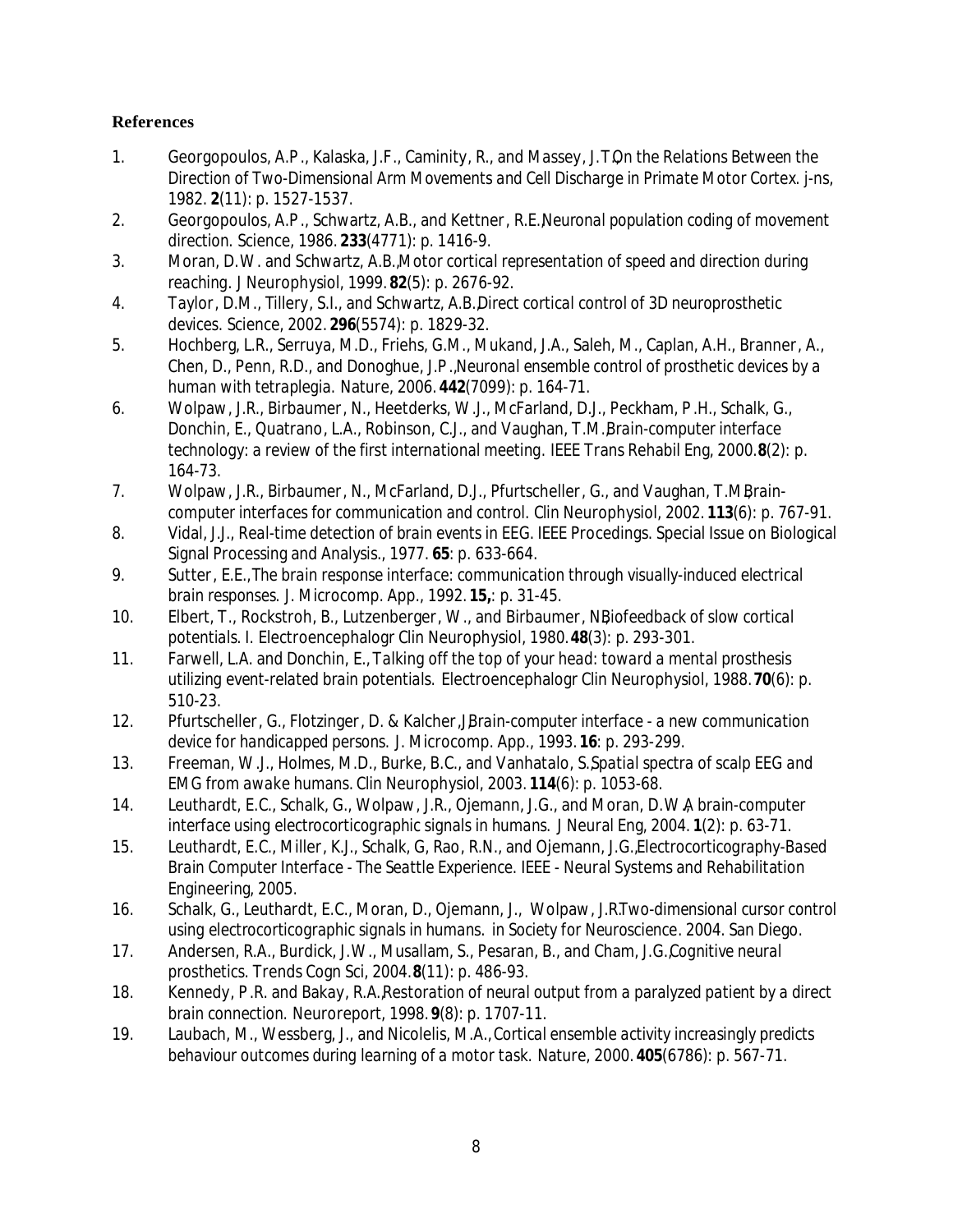- 20. Levine, S.P ., Huggins, J.E., BeMent, S.L., Kushwaha, R.K., Schuh, L.A., Rohde, M.M., Passaro, E.A., Ross, D.A., Elisevich, K.V., and Smith, B.J., *A direct brain interface based on event-related potentials.* IEEE Trans Rehabil Eng, 2000. **8**(2): p. 180-5.
- 21. Pfurtscheller, G., Graimann, B., Huggins, J.E., Levine, S.P ., and Schuh, L.A., *Spatiotemporal patterns of beta desynchronization and gamma synchronization in corticographic data during self-paced movement.* Clin Neurophysiol, 2003. **114**(7): p. 1226-36.
- 22. Leuthardt, E.C., Schalk, G., Moran, D., and Ojemann, J.G., *The emerging world of motor neuroprosthetics: a neurosurgical perspective.* Neurosurgery, 2006. **59**(1): p. 1-14; discussion 1- 14.
- 23. Farwell, L.A. and Donchin, E., *Talking off the top of your head: toward a mental prosthesis utilizing event-related brain potentials.* Clinical Neurophysiology, 1988. **70**(6): p. 510-523.
- 24. Wolpaw, J.R., McFarland, D.J., Neat, G.W., and Forneris, C.A. An EEG-based brain-computer *interface for cursor control.* Electroencephalography and clinical neurophysiology, 1991.78(3): p. 252-9.
- 25. Sutter, E.E., *The Brain Response Interface: Communication Through Visually-Induced Electrical Brain Responses.* J. Microcomp. App., 1992. **15**: p. 31-45.
- 26. McFarland, D.J., Neat, G.W., and Wolpaw, J.R. An EEG-based method for graded cursor control. Psychobiology, 1993. **21**: p. 77-81.
- 27. Pfurtscheller, G., Flotzinger, D., and Kalcher, J. *Brain-Computer Interface a New Communication Device for Handicapped Persons.* J. Microcomp. App., 1993. **16**: p. 293-299.
- 28. Wolpaw, J.R. and McFarland, D.J., *Multichannel EEG-based brain-computer communication.* Clin Neurophysiol, 1994. **90**(6): p. 444-449.
- 29. Birbaumer, N., Ghanayim, N., Hinterberger, T., Iversen, I., Kotchoubey, B., Kübler, A., Perelmouter, J., Taub, E., and Flor, H.A spelling device for the paralysed. Nature, 1999. **398**(6725): p. 297-8.
- 30. Pfurtscheller, G., Guger, C., Mueller, G., Krausz, G., and Neuper, C., *Brain oscillations control hand orthosis in a tetraplegic.* Neurosci Lett, 2000. **292**(3): p. 211-214.
- 31. Millan, J.R., Renkens, F., Mourino, J., and Gerstner, W., *Noninvasive brain-actuated control of a mobile robot by human EEG.* IEEE Trans Biomed Eng, 2004. **51**(6): p. 1026-33.
- 32. Wolpaw, J.R. and McFarland, D.J., *Control of a two-dimensional movement signal by a noninvasive brain-computer interface in humans.* Proc. Natl. Acad. Sci. U.S.A., 2004. **101**(51): p. 17849-54.
- 33. Kübler, A., Nijboer, F., Mellinger, J., Vaughan, T.M., Pawelzik, H., Schalk, G., McFarland, D.J., Birbaumer, N., and Wolpaw, J.R., *Patients with ALS can use sensorimotor rhythms to operate a brain-computer interface.* Neurology, 2005. **64**(10): p. 1775-7.
- 34. Blankertz, B., Dornhege, G., Krauledat, M., Muller, K.R., Kunzmann, V., Losch, F., and Curio, G., *The Berlin Brain-Computer Interface: EEG-based communication without subject training.* IEEE Trans Neural Syst Rehabil Eng, 2006. **14**(2): p. 147-52.
- 35. Vaughan, T.M., McFarland, D.J., Schalk, G., Sarnacki, W.A., Krusienski, D.J., Sellers, E.W., and Wolpaw, J.R., *The Wadsworth BCI Research and Development Program: at home with BCI.* IEEE transactions on neural systems and rehabilitation engineering : a publication of the IEEE Engineering in Medicine and Biology Society, 2006. **14**(2): p. 229-33.
- 36. McFarland, D., Krusienski, D., Sarnacki, W., and Wolpaw, J., *Emulation of computer mouse control with a noninvasive brain–computer interface.* J. Neural Eng., 2008. **5**(2): p. 101-110.
- 37. Muller, K.R., Tangermann, M., Dornhege, G., Krauledat, M., Curio, G., and Blankertz, B., *Machine learning for real-time single-trial EEG-analysis: from brain-computer interfacing to mental state monitoring.* J Neurosci Methods, 2008. **167**(1): p. 82-90.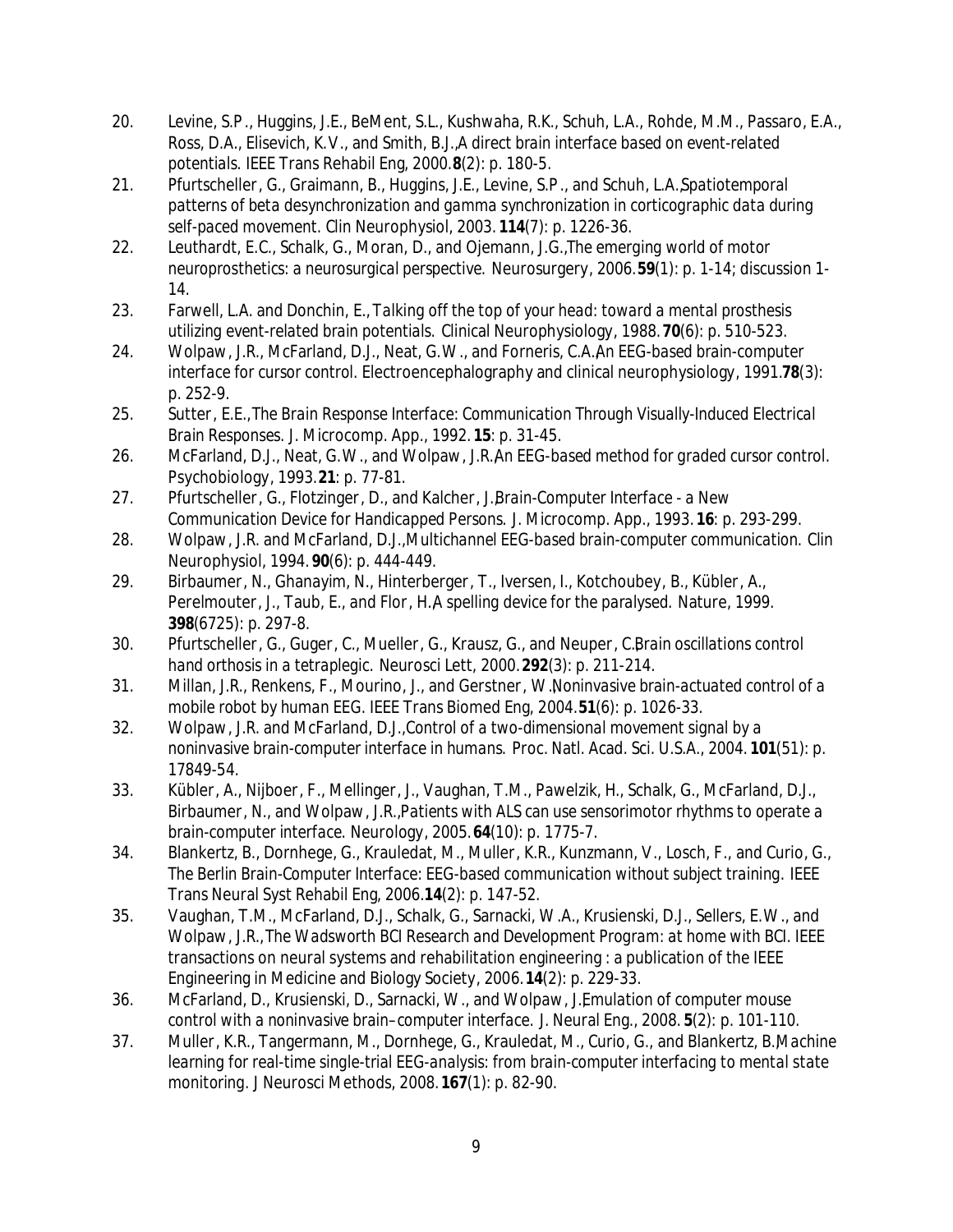- 38. Srinivasan, R., Nunez, P .L., and Silberstein, R.B., *Spatial Filtering and Neocortical Dynamics: Estimates of EEG Coherence.* IEEE Trans. Biomed. Eng, 1998. **45**: p. 814-826.
- 39. Freeman, W.J., Holmes, M.D., Burke, B.C., and Vanhatalo, S., *Spatial Spectra of Scalp EEG and EMG From Awake Humans.* Clin Neurophysiol, 2003. **114**: p. 1053-1068.
- 40. McFarland, D.J., Sarnacki, W., and Wolpaw, J.R., *Electroencephalographic (EEG) control of threedimensional movement*, in *Society for Neuroscience Annual Meeting*. 2008: Washington, DC.
- 41. Nijboer, F., Sellers, E.W., Mellinger, J., Jordan, M.A., Matuz, T., Furdea, A., Halder, S., Mochty, U., Krusienski, D.J., Vaughan, T.M., Wolpaw, J.R., Birbaumer, N., and Kubler, AA P300-based brain*computer interface for people with amyotrophic lateral sclerosis.* Clin Neurophysiol, 2008. **119**(8): p. 1909-16.
- 42. Birbaumer, N., *Brain-computer-interface research: coming of age.* Clin Neurophysiol, 2006. **117**(3): p. 479-83.
- 43. Serruya, M.D., Hatsopoulos, N.G., Paninski, L., Fellows, M.R., and Donoghue, J.P., *Instant neural control of a movement signal.* Nature, 2002. **416**(6877): p. 141-2.
- 44. Carmena, J., Lebedev, M., Crist, R., O'Doherty, J., Santucci, D., Dimitrov, D., Patil, S., Henriquez, C., and Nicolelis, M., *Learning to control a brain-machine interface for reaching and grasping by primates.* PLoS Biology, 2003. **1**(2): p. 193-208.
- 45. Velliste, M., Perel, S., Spalding, M.C., Whitford, A.S., and Schwartz, A.B., *Cortical control of a prosthetic arm for self-feeding.* Nature, 2008. **453**(7198): p. 1098-101.
- 46. Moran, D.W. and Schwartz, A.B., *Motor cortical activity during drawing movements: population representation during spiral tracing.* J Neurophysiol, 1999. **82**(5): p. 2693-704.
- 47. Wang, W., Chan, S.S., Heldman, D.A., and Moran, D.W., *Motor cortical representation of position and velocity during reaching.* J Neurophysiol, 2007. **97**(6): p. 4258-70.
- 48. Bjornsson, C.S., Oh, S.J., Al-Kofahi, Y.A., Lim, Y.J., Smith, K.L., Turner, J.N., De, S., Roysam, B., Shain, W., and Kim, S.J., *Effects of insertion conditions on tissue strain and vascular damage during neuroprosthetic device insertion.* J Neural Eng, 2006. **3**(3): p. 196-207.
- 49. Szarowski, D.H., Andersen, M.D., Retterer, S., Spence, A.J., Isaacson, M., Craighead, H.G., Turner, J.N., and Shain, W., *Brain responses to micro-machined silicon devices.* Brain Res, 2003. **983**(1-2): p. 23-35.
- 50. Polikov, V.S., Tresco, P.A., and Reichert, W.M.Response of brain tissue to chronically implanted *neural electrodes.* J Neurosci Methods, 2005. **148**(1): p. 1-18.
- 51. Williams, J.C., Hippensteel, J.A., Dilgen, J., Shain, W., and Kipke, D.R., *Complex impedance spectroscopy for monitoring tissue responses to inserted neural implants.* J Neural Eng, 2007. **4**(4): p. 410-23.
- 52. Biran, R., Martin, D.C., and Tresco, P .A., *Neuronal cell loss accompanies the brain tissue response to chronically implanted silicon microelectrode arrays.* Exp Neurol, 2005. **195**(1): p. 115-26.
- 53. Seymour, J.P . and Kipke, D.R., *Neural probe design for reduced tissue encapsulation in CNS.* Biomaterials, 2007. **28**(25): p. 3594-607.
- 54. Abidian, M.R. and Martin, D.C., *Experimental and theoretical characterization of implantable neural microelectrodes modified with conducting polymer nanotubes.* Biomaterials, 2008. **29**(9): p. 1273-83.
- 55. Spataro, L., Dilgen, J., Retterer, S., Spence, A.J., Isaacson, M., Turner, J.N., and Shain, W., *Dexamethasone treatment reduces astroglia responses to inserted neuroprosthetic devices in rat neocortex.* Exp Neurol, 2005. **194**(2): p. 289-300.
- 56. Wolpaw, J.R. and McFarland, D.J., *Control of a two-dimensional movement signal by a noninvasive brain-computer interface in humans.* Proc Natl Acad Sci U S A, 2004. **101**(51): p. 17849-54.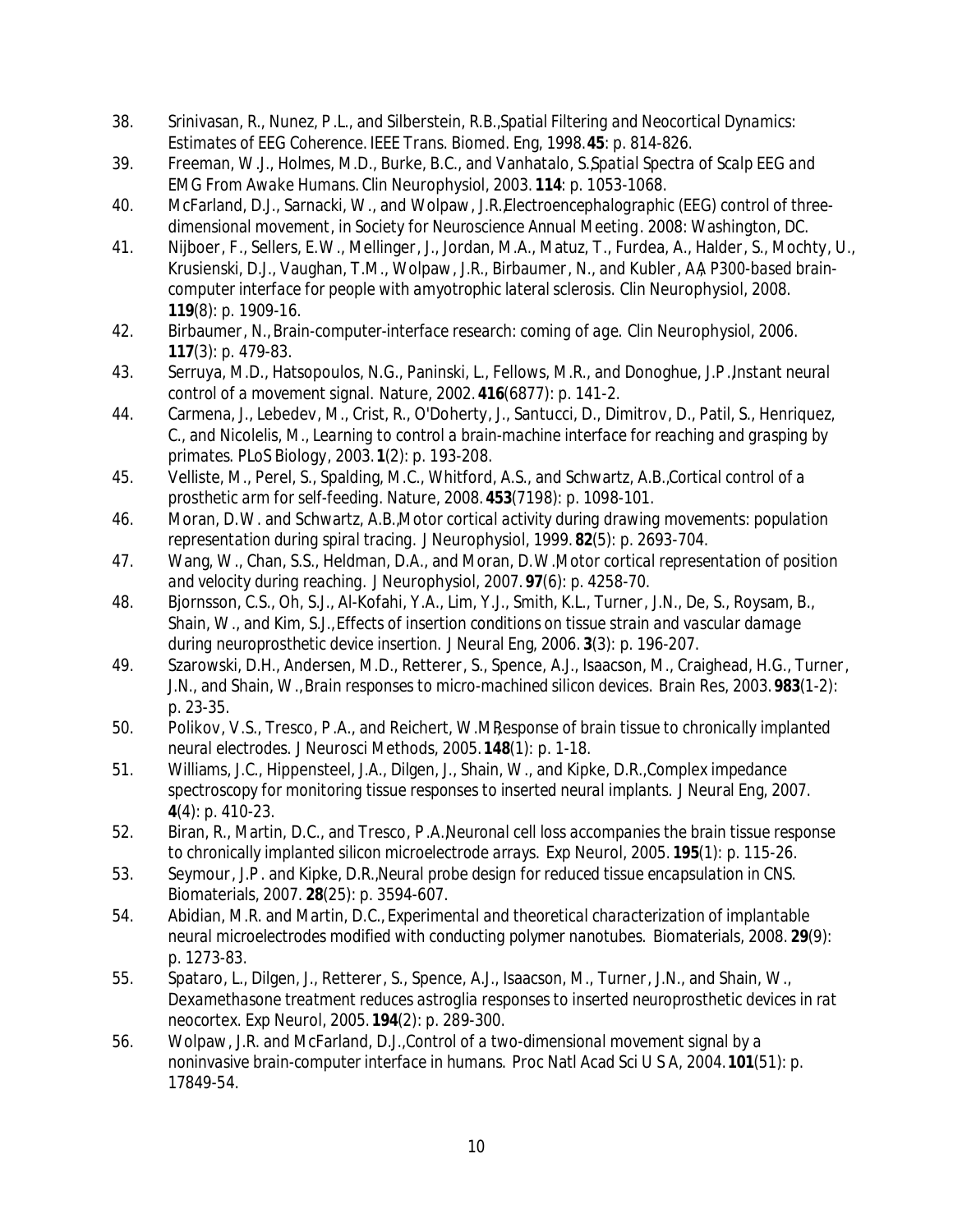- 57. Srinivasan, R., Nunez, P .L., and Silberstein, R.B., *Spatial filtering and neocortical dynamics: estimates of EEG coherence.* IEEE Trans Biomed Eng, 1998. **45**(7): p. 814-26.
- 58. Boulton, A.A., Baker, G.B., and Vanderwolf, C.H., *Neurophysiological Techniques, II: Applications to Neural Systems*. 1990: Humana Press.
- 59. Gaona, C., Sharma, M., Freudenburg, Z., Breshears, J., Bundy, D., Roland, J., Barbour, D., Schalk, G., and Leuthardt, E., *Nonuniform high-gamma (60-500 Hz) power changes dissociate cognitive task and anatomy in human cortex.* Journal of Neuroscience, 2011. **31**(6): p. 2091-2100.
- 60. Levine, S.P ., Huggins, J.E., BeMent, S.L., Kushwaha, R.K., Schuh, L.A., Passaro, E.A., Rohde, M.M., and Ross, D.A., *Identification of electrocorticogram patterns as the basis for a direct brain interface.* J Clin Neurophysiol, 1999. **16**(5): p. 439-47.
- 61. Huggins, J.E., Levine, S.P ., BeMent, S.L., Kushwaha, R.K., Schuh, L.A., Passaro, E.A., Rohde, M.M., Ross, D.A., Elisevich, K.V., and Smith, B.J., *Detection of event-related potentials for development of a direct brain interface.* J Clin Neurophysiol, 1999. **16**(5): p. 448-55.
- 62. Rohde, M.M., BeMent, S.L., Huggins, J.E., Levine, S.P ., Kushwaha, R.K., and Schuh, L.A., *Quality estimation of subdurally recorded, event-related potentials based on signal-to-noise ratio.* IEEE Trans Biomed Eng, 2002. **49**(1): p. 31-40.
- 63. Heldman, D.A., Wang, W., Chan, S.S., and Moran, D.W., *Local field potential spectral tuning in motor cortex during reaching.* IEEE Trans Neural Syst Rehabil Eng, 2006. **14**(2): p. 180-3.
- 64. Crone, N.E., Boatman, D., Gordon, B., and Hao, L., *Induced electrocorticographic gamma activity during auditory perception. Brazier Award-winning article, 2001.* Clin Neurophysiol, 2001. **112**(4): p. 565-82.
- 65. Crone, N.E., Hao, L., Hart, J., Jr., Boatman, D., Lesser, R.P ., Irizarry, R., and Gordon, B., *Electrocorticographic gamma activity during word production in spoken and sign language.* Neurology, 2001. **57**(11): p. 2045-53.
- 66. Crone, N.E., Miglioretti, D.L., Gordon, B., and Lesser, R.P. *Functional mapping of human sensorimotor cortex with electrocorticographic spectral analysis. II. Event-related synchronization in the gamma band.* Brain, 1998. **121 ( Pt 12)**: p. 2301-15.
- 67. Schalk, G., Kubánek, J., Miller, K.J., Anderson, N.R., Leuthardt, E.C., Ojemann, J.G., Limbrick, D., Moran, D., Gerhardt, L.A., and Wolpaw, J.R., *Decoding two-dimensional movement trajectories using electrocorticographic signals in humans*. 2007. p. 264-275.
- 68. Chao, Z.C., Nagasaka, Y., and Fujii, N., *Long-term asynchronous decoding of arm motion using electrocorticographic signals in monkeys.* Front Neuroengineering, 2010. **3**: p. 3.
- 69. Bullara, L.A., Agnew, W.F., Yuen, T.G., Jacques, S., and Pudenz, R.H. *Evaluation of electrode array material for neural prostheses.* Neurosurgery, 1979. **5**(6): p. 681-6.
- 70. Loeb, G.E., Walker, A.E., Uematsu, S., and Konigsmark, B.W., *Histological reaction to various conductive and dielectric films chronically implanted in the subdural space.* J Biomed Mater Res, 1977. **11**(2): p. 195-210.
- 71. Yuen, T.G., Agnew, W.F., and Bullara, L.A.*Tissue response to potential neuroprosthetic materials implanted subdurally.* Biomaterials, 1987. **8**(2): p. 138-41.
- 72. Margalit, E., Weiland, J.D., Clatterbuck, R.E., Fujii, G.Y., Maia, M., Tameesh, M., Torres, G., D'Anna, S.A., Desai, S., Piyathaisere, D.V., Olivi, A., de Juan, E., Jr., and Humayun, M.S. Visual *and electrical evoked response recorded from subdural electrodes implanted above the visual cortex in normal dogs under two methods of anesthesia.* J Neurosci Methods, 2003. **123**(2): p. 129-37.